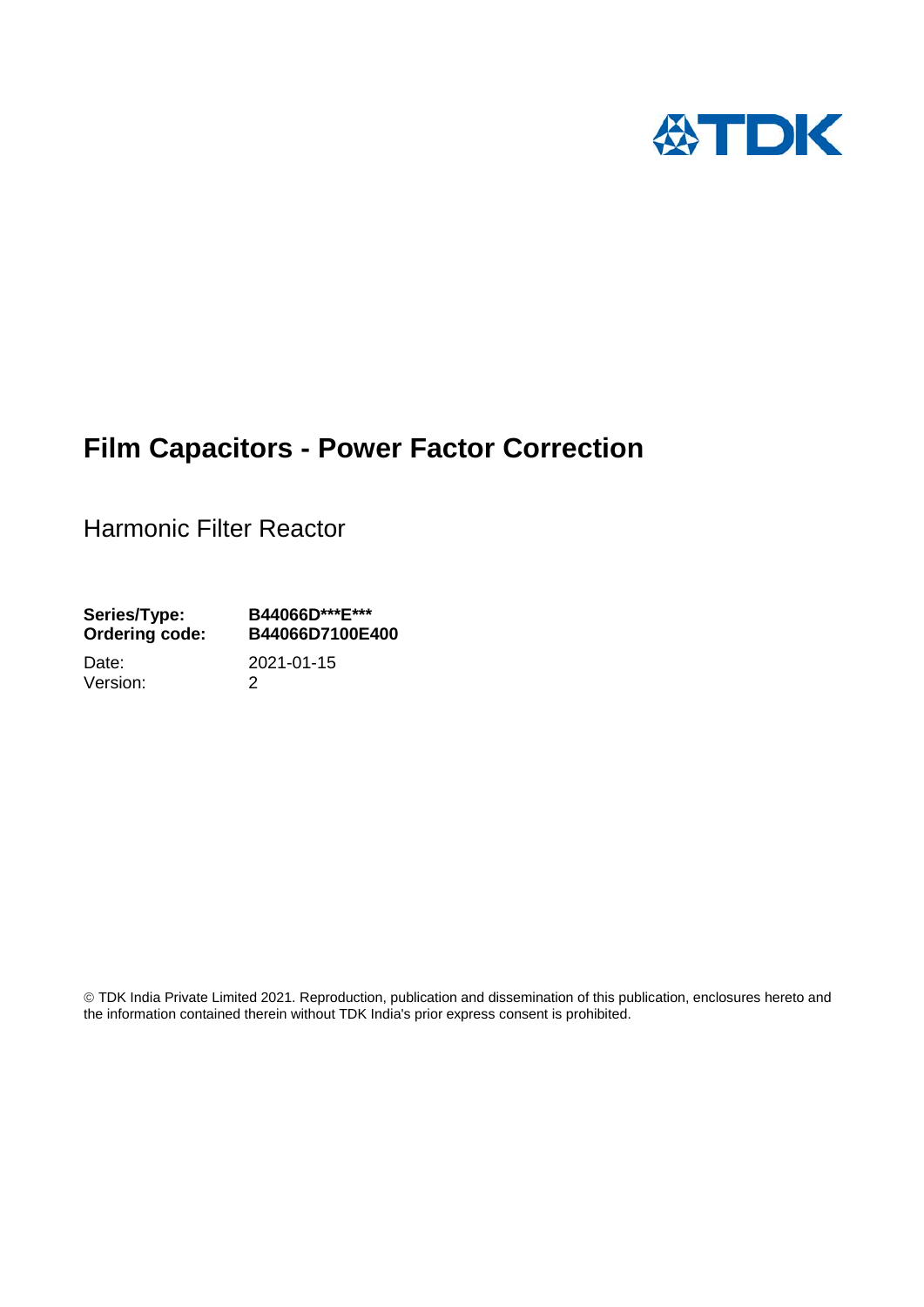

## **Film Capacitors - Power Factor Correction B44066D7100E400 Harmonic Filter Reactor B44066D\*\*\*E\*\*\***

## **Characteristics**

- **Highest linearity**
- $\blacksquare$  Temperature control via micro switch in inner coil<br> $\blacksquare$  Highest life time by high quality materials
- Highest life time by high quality materials
- **Low losses**
- **High overloading capability**
- Safety device, temperature micro switch
- $\blacksquare$  Low noise



## **Technical data**

| De-tuning factor p                              | $\overline{7}$ | %           |
|-------------------------------------------------|----------------|-------------|
| Effective filter output Q <sub>c</sub>          | 100            | kvar        |
| Rated voltage $V_R$ <sup>1)</sup>               | 400            | V           |
| Rated frequency f                               | 50             | Hz          |
| Ambient temperature / Insulation class          | 40/H           | $^{\circ}C$ |
| Capacitance C delta (tot.)                      | 1851.11        | μF          |
| Inductivity L                                   | 3 • 0.38       | mH          |
| Fundamental current 11 <sup>3)</sup>            | 153.00         | A           |
| Linear up to $4$ )                              | 249.70         | A           |
| Effective current $IRMS$ <sup>2)</sup>          | 163.80         | A           |
| Rated harmonic voltages (3rd/5th/7th/11th/13th) | 0.5/6/5/3.5/3  | %           |
| Temperature protection (NC)                     | yes            |             |
| Total losses $P_D$                              | 360            | W           |
| Total weight                                    | 42             | kg          |

<sup>1)</sup> Voltage rise up to 106% of rated voltage is considered in current  $I_{\text{eff}}$ .

2)  $I_{\text{eff}} = \sqrt{(I_1^2 + I_3^2 + ... I_x^2)}$ 

 $3)$   $11 = 1.06$   $\cdot$   $I_R$  ( $I_R$  = Capacitor current 50Hz)

<sup>4)</sup> Linear current =  $1.73 \cdot I_R$  ( $I_R$  = Capacitor current 50Hz)

## **Connection**

| Line                | 1U1-1V1-1W1 |
|---------------------|-------------|
| Capacitors          | 1U2-1V2-1W2 |
| Temperature control | $1 - 2$     |

## Reference standard IEC60076-6

### CAP FILM ES PFC PM 2021-01-15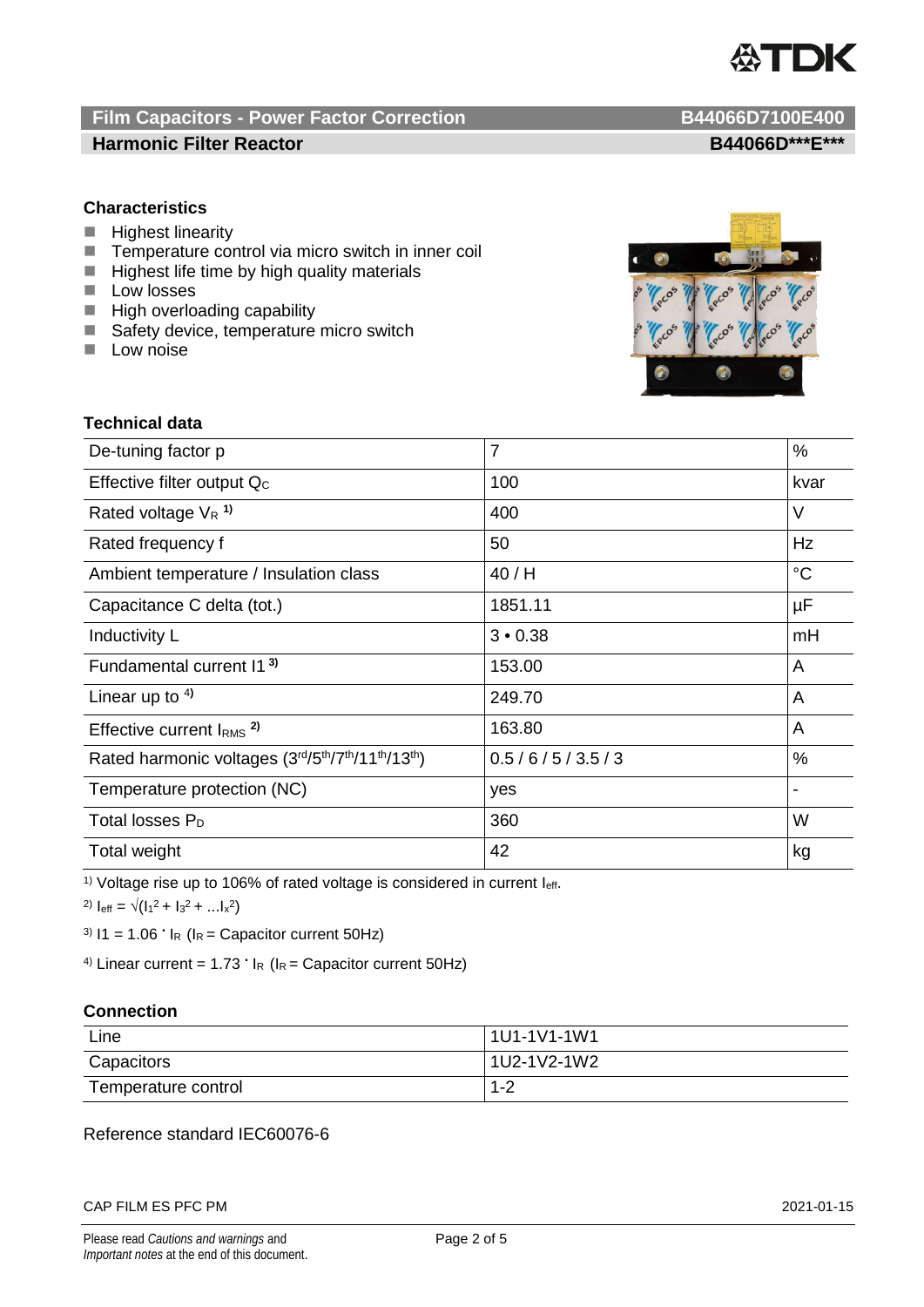

## **Film Capacitors - Power Factor Correction B44066D7100E400**

## **Harmonic Filter Reactor B44066D\*\*\*E\*\*\***

## **Dimensional drawings**



## **Dimensions**

| L/mm  | 310       | b/mm  | 178   |
|-------|-----------|-------|-------|
| H/mm  | 270       | e/mm  | 110±5 |
| W/mm  | $205 + 5$ | d1/mm | 10.8  |
| 11/mm | 265       | d2/mm | 15.5  |
| 12/mm | 265       | A     | 175   |
| n1/mm | 150       | в     | 159   |
| n2/mm | $162.5+3$ | Ø     | 10.5  |

## **Cautions and warnings**

- Do not install the reactor in case of any visible damages.
- $\blacksquare$  Installation must be done by skilled personnel only.
- Do not use or store harmonic filter reactors in corrosive atmosphere, especially where chloride gas, sulphide gas, acid, alkali, salt or similar substances are present.
- $\Box$  Do not touch the device during operation: all electrically active parts of this equipment such as windings, electronic components, leads, fuses and terminals carry a dangerous voltage which can lead to burns or electric shock.
- Covers which protect these electrically active parts from being touched must not be opened or removed during operation.
- Before any assembly or maintenance work is started, all installations and equipment must be disconnected from the power source.
- Noncompliance with these instructions may lead to death, serious injury or major damage to equipment.

FAILURE TO FOLLOW CAUTIONS MAY RESULT, WORST CASE, IN PREMATURE FAILURES OR PHYSICAL INJURY.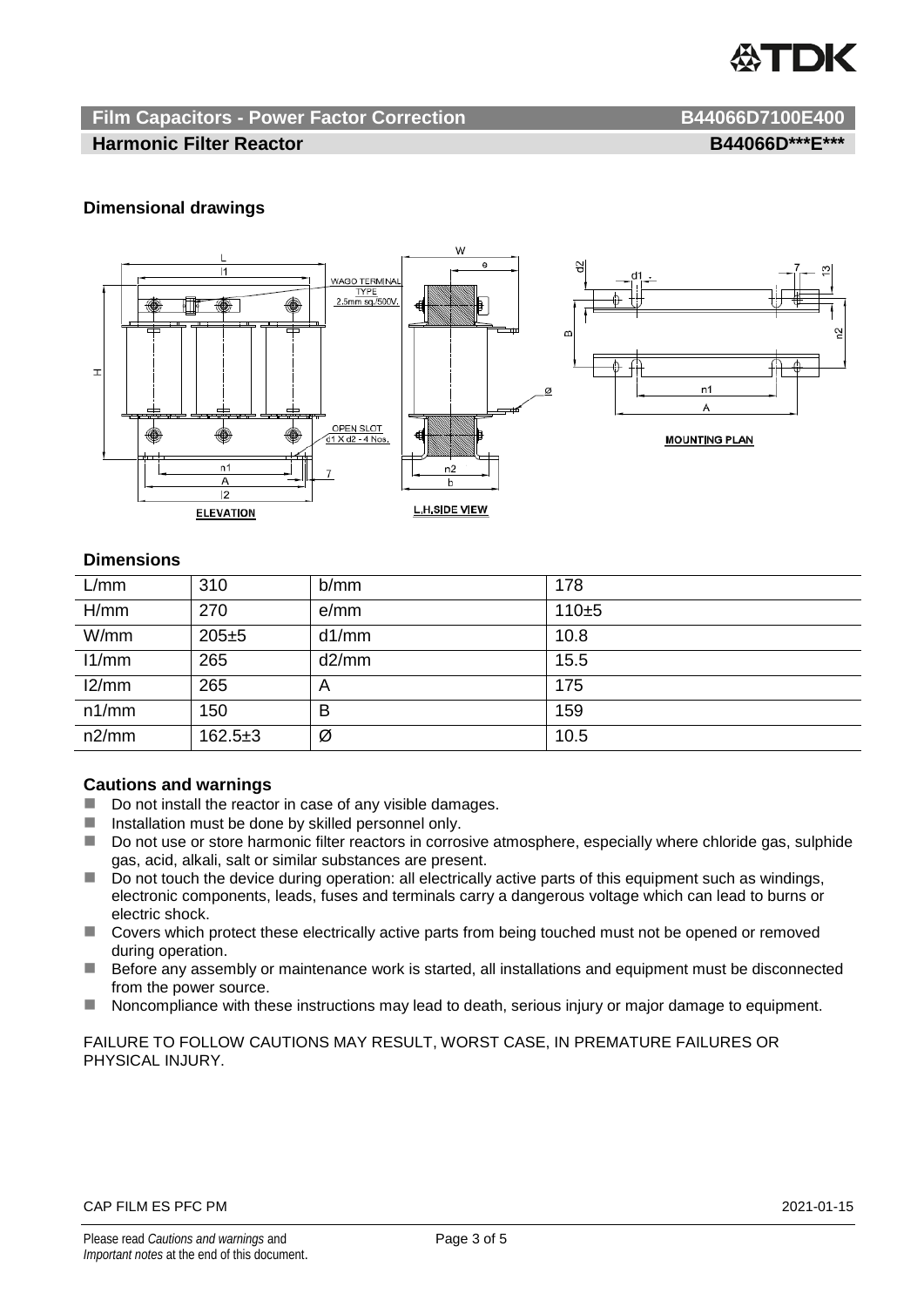

**Film Capacitors - Power Factor Correction B44066D7100E400 Harmonic Filter Reactor B44066D\*\*\*E\*\*\***

The following applies to all products named in this publication:

- 1. Some parts of this publication contain **statements about the suitability of our products for certain areas of application**. These statements are based on our knowledge of typical requirements that are often placed on our products in the areas of application concerned. We nevertheless expressly point out **that such statements cannot be regarded as binding statements about the suitability of our products for a particular customer application.** As a rule we are either unfamiliar with individual customer applications or less familiar with them than the customers themselves. For these reasons, it is always ultimately incumbent on the customer to check and decide whether a product with the properties described in the product specification is suitable for use in a particular customer application.
- 2. We also point out that **in individual cases, a malfunction of electronic components or failure before the end of their usual service life cannot be completely ruled out in the current state of the art, even if they are operated as specified.** In customer applications requiring a very high level of operational safety and especially in customer applications in which the malfunction or failure of an electronic component could endanger human life or health (e.g. in accident prevention or life-saving systems), it must therefore be ensured by means of suitable design of the customer application or other action taken by the customer (e.g. installation of protective circuitry or redundancy) that no injury or damage is sustained by third parties in the event of malfunction or failure of an electronic component.
- 3. **The warnings, cautions and product-specific notes must be observed.**
- 4. In order to satisfy certain technical requirements, **some of the products described in this publication may contain substances subject to restrictions in certain jurisdictions (e.g. because they are classed as hazardous)**. Useful information on this will be found in our Material Data Sheets on the Internet (www.tdk-electronics.tdk.com/material). Should you have any more detailed questions, please contact our sales offices.
- 5. We constantly strive to improve our products. Consequently, **the products described in this publication may change from time to time**. The same is true of the corresponding product specifications. Please check therefore to what extent product descriptions and specifications contained in this publication are still applicable before or when you place an order.

We also **reserve the right to discontinue production and delivery of products**. Consequently, we cannot guarantee that all products named in this publication will always be available. The aforementioned does not apply in the case of individual agreements deviating from the foregoing for customer-specific products.

- 6. Unless otherwise agreed in individual contracts, **all orders are subject to our General Terms and Conditions of Supply.**
- 7. **Our manufacturing sites serving the automotive business apply the IATF 16949 standard.** The IATF certifications confirm our compliance with requirements regarding the quality management system in the automotive industry. Referring to customer requirements and customer specific requirements ("CSR") TDK always has and will continue to have the policy of respecting individual agreements. Even if IATF 16949 may appear to support the acceptance of unilateral requirements, we hereby like to emphasize that **only requirements mutually agreed upon can and will be implemented in our Quality Management System.** For clarification purposes we like to point out that obligations from IATF 16949 shall only become legally binding if individually agreed upon.